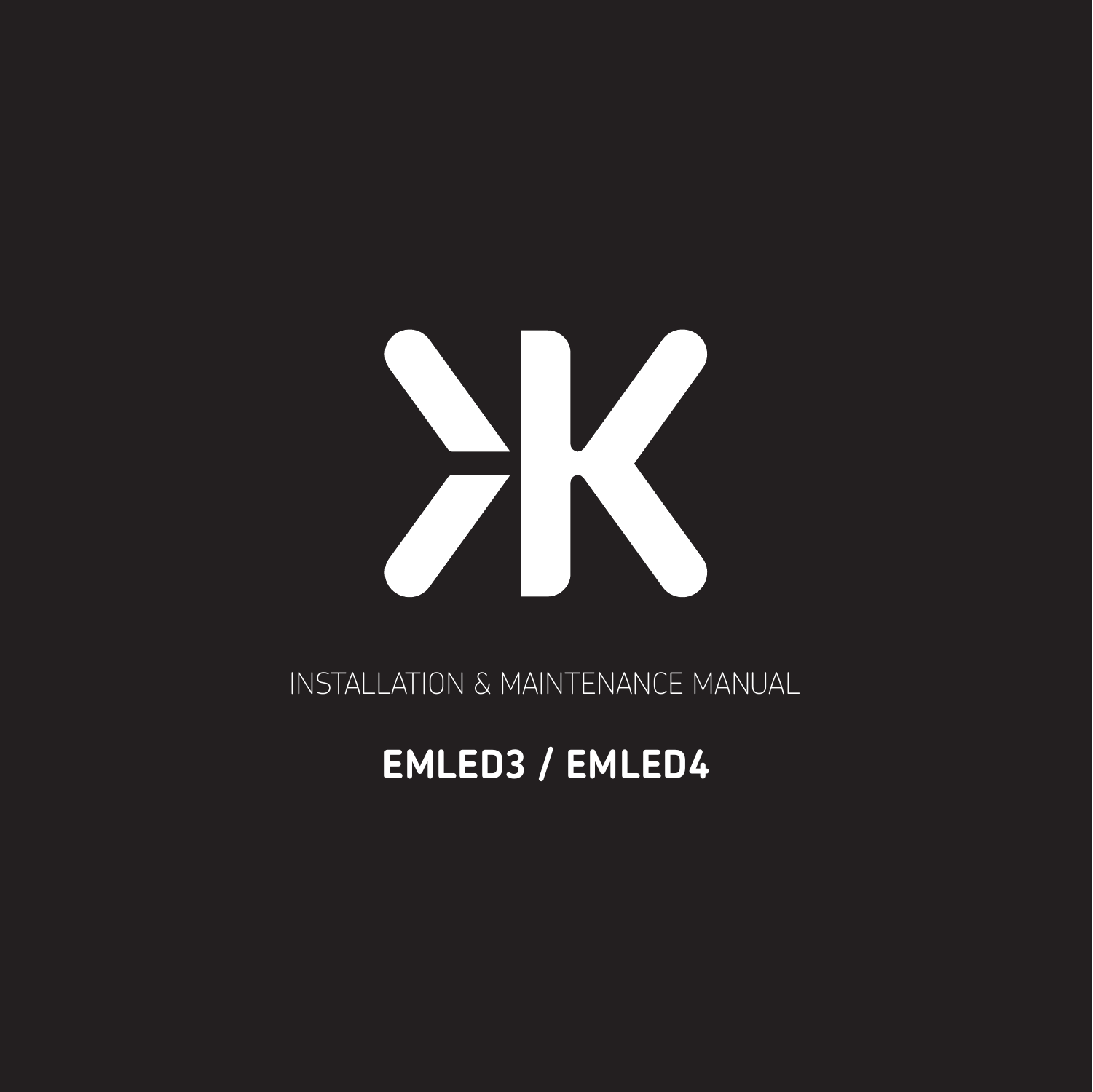### **GENERAL INSTRUCTIONS**

**These instructions should be read carefully and retained after installation by the end user for future reference and maintenance.**

**These instructions should be used to aid installation of the following products: EMLED3 / EMLED4**

#### **SAFETY**

- This product must be installed in accordance with the latest edition of the IEE Wiring Regulations (BS7671) and current Building Regulations. If in any doubt, consult a qualified electrician
- Please isolate mains prior to installation or maintenance
- Check the total load on the circuit (including when this luminaire is fitted) does not exceed the rating of the circuit cable, fuse or circuit breaker
- Please note the IP (Ingress Protection) rating of this product when deciding the location for installation
- This product is Class II double insulated
- This product is IP65 rated

# **INSTALLATION**

Note - If this product is being used in conjunction with an external PIR or sensor, please confirm with the manufacturer of the sensors that they are compatible with LED luminaires.

- Provide power to the required point of installation (refer to BS7671 for correct cabling methods). Suitable IP rated junction boxes should be used where required
- Unfasten the screws at each end of the product to remove the diffuser (see Fig. 1)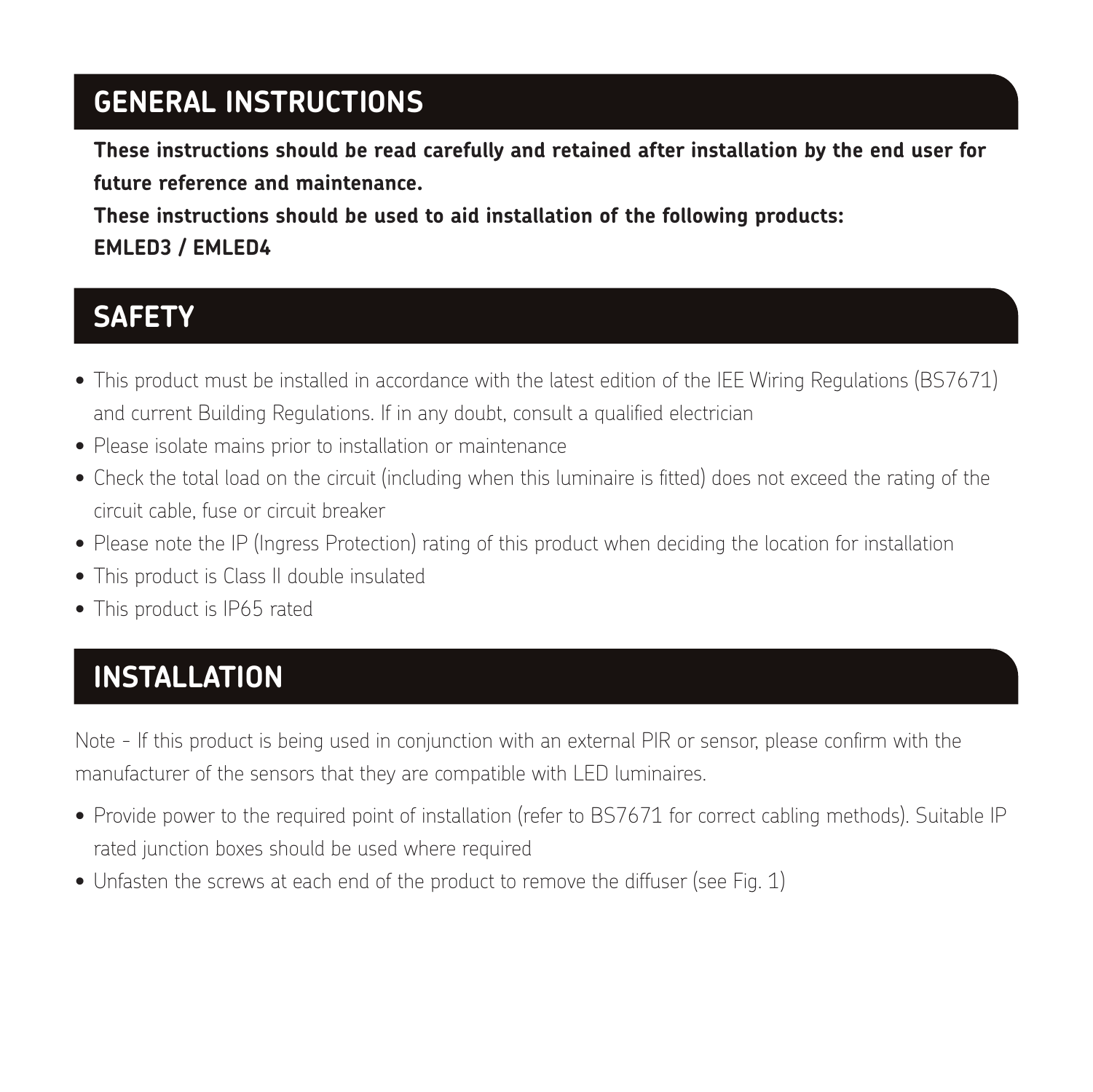

• Release the gear tray by pushing the release tabs outwards (see Fig. 2) • Release the gear tray by pushing the release tabs outwards (see Fig. 2)



- .<br>• Drill the fixing holes in the rear of the fitting. Mark the location of the fixing holes and drill ensuring not to to infringe with any gas for the many gas any discussion of  $1000$  and  $200$  and  $200$  and  $200$  and  $200$  and  $200$  and  $200$  and  $200$  and  $200$  and  $200$  and  $200$ • Drill the fixing holes in the rear of the fitting. Mark the location of the fixing holes and drill ensuring not infringe with any gas/water pipes or electrical cables to infringe with any gas/water pipes or electrical cables
- $\bullet$  Drill out one of the ZUMM aniling guides and fit the grommet provided •Drill out one of the 20mm drilling guides and fit the grommet provided • Drill out one of the 20mm drilling guides and fit the grommet provided
- $\bullet$  Feed the mains cable through the rubber grommet to retain IP rating, and secure the luminaire to the • Wire for non-maintained operation (Fig. 3), maintained operation (Fig. 4) or switched-maintained surface
- surface<br>• Wire for non-maintained operation (Fig. 3), maintained operation (Fig. 4) or switched-maintained operation operation (Fig. 5) as required. Remove the link between LS and L if not required (Fig. 5) as required. Remove the link between LS and L if not required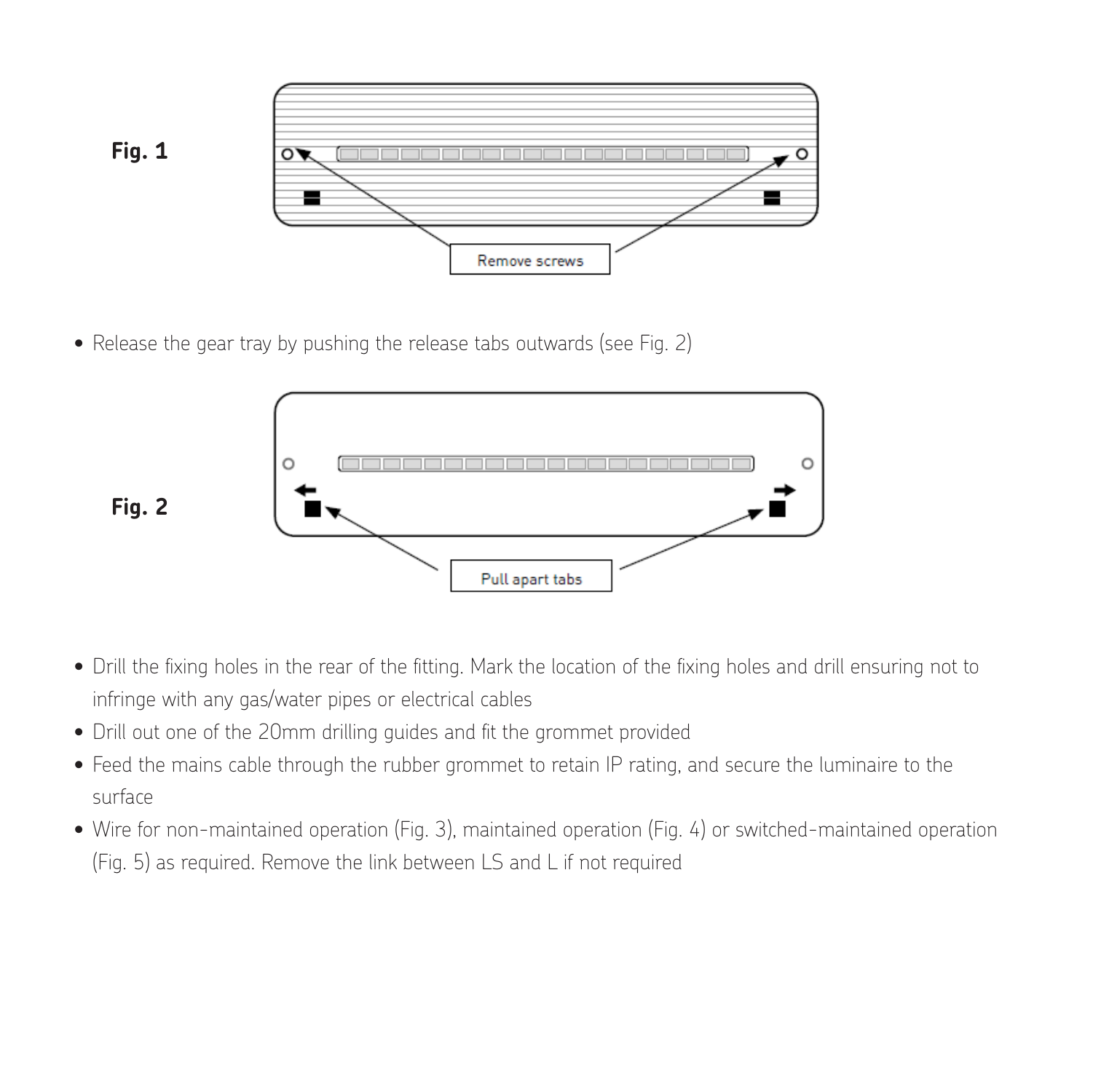

• Ensure the battery is connected via the plug and socket to the PCB • Ensure the battery is connected via the plug and socket to the PCB

testing. Irreparable damage will occur if this instruction is not followed.

- Replace the gear tray and diffuser ensuring seal is in place Replace the gear tray and diffuser ensuring seal is in place
- Switch on and check for correct operation, ensuring the green indicator LED is illuminated  $\bullet$  Switch on and check for correct operation, ensuring the green indicator LED is illuminated
- $\bullet$  We recommend, on commissioning the installation, a minimum charge period of 24 hours before carrying out an emergency duration test in a discharged state for an extended period, we recommend that  $\alpha$ 
	- $\bullet$  If the batteries have been left in a discharged state for an extended period, we recommend that one or more charge and discharge cycles are completed which should help to restore the battery capacity

# **WARNING** This product must be disconnected from the circuit if subjected to any high voltage or insulation resistance

**WARNING**

This product must be disconnected from the circuit if subjected to any high voltage or insulation resistance **GENERAL** testing. Irreparable damage will occur if this instruction is not followed.

#### **GENERAL** use aggressive cleaning products or solvents which may damage the product. Do not use any source of high-pressure washers to maintain or clean this luminaire.

Clean the external surfaces with a damp cloth using a mild solution of detergent and warm water only, do not

use aggressive cleaning products or solvents which may damage the product.

Do not use any source of high-pressure washers to maintain or clean this luminaire.

Installing in areas where the temperature consistently drops below  $0^{\circ}$ C may shorten the battery life.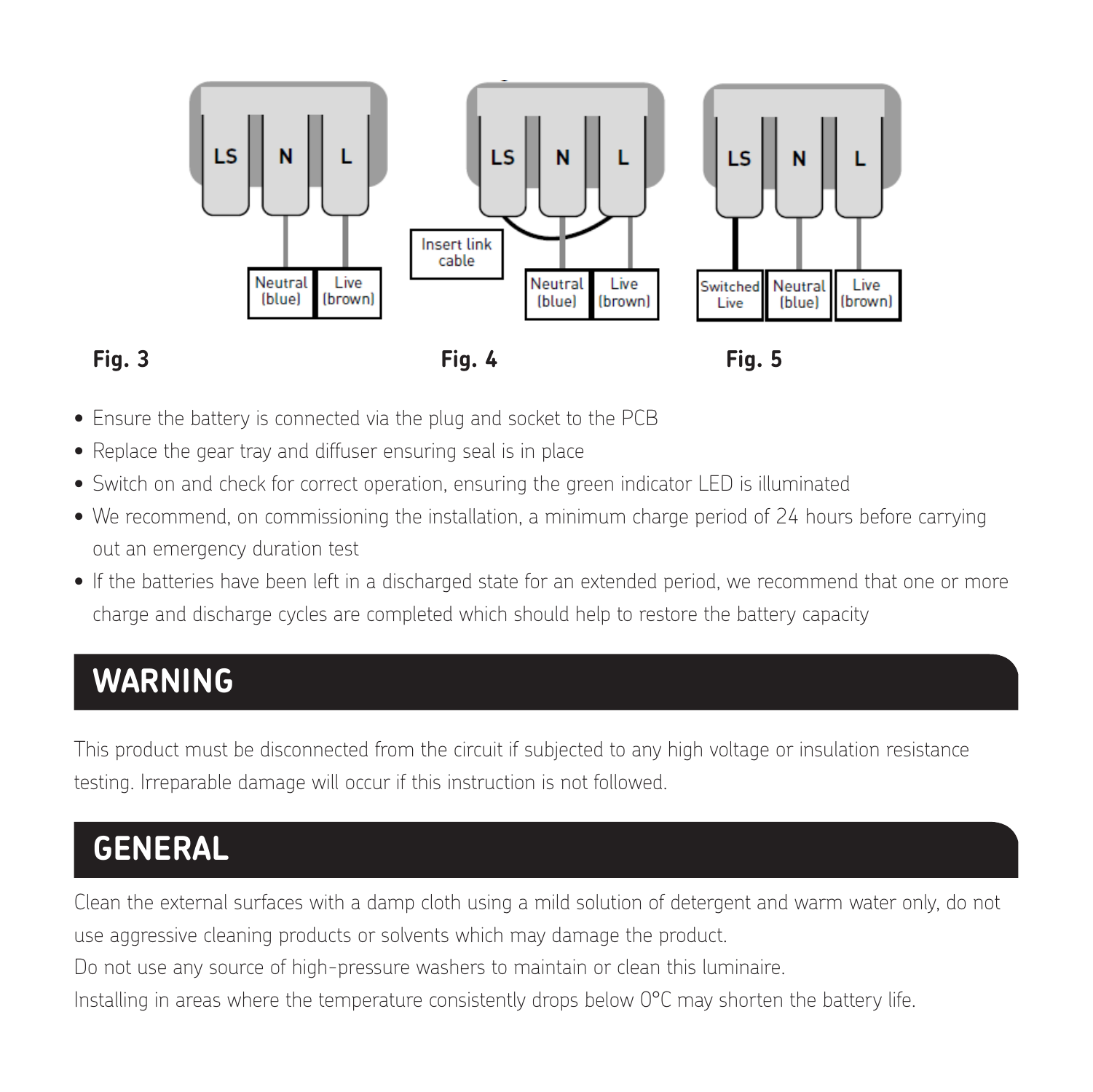This product is non-dimmable.

This product should be recycled in the correct manner when it reaches the end of its life. Check local authorities for where facilities exist.

The batteries in this luminaire are Nickel Cadmium and must be disposed of correctly. Please contact the local authorities for the disposal of this toxic waste.

# **WARRANTY**

This product has a warranty of 3 years (excluding battery) from date of purchase. Failure to install this product in accordance with the current edition of the IEE Wiring Regulations (BS7671), improper use, or removal of the batch code will invalidate the warranty. If this product should fail within its warranty period, it should be returned to the place of purchase for a free of charge replacement. ML Accessories does not accept responsibility for any installation costs associated with the replacement product. Your statutory rights are not affected. ML Accessories reserve the right to alter product specification without prior notice.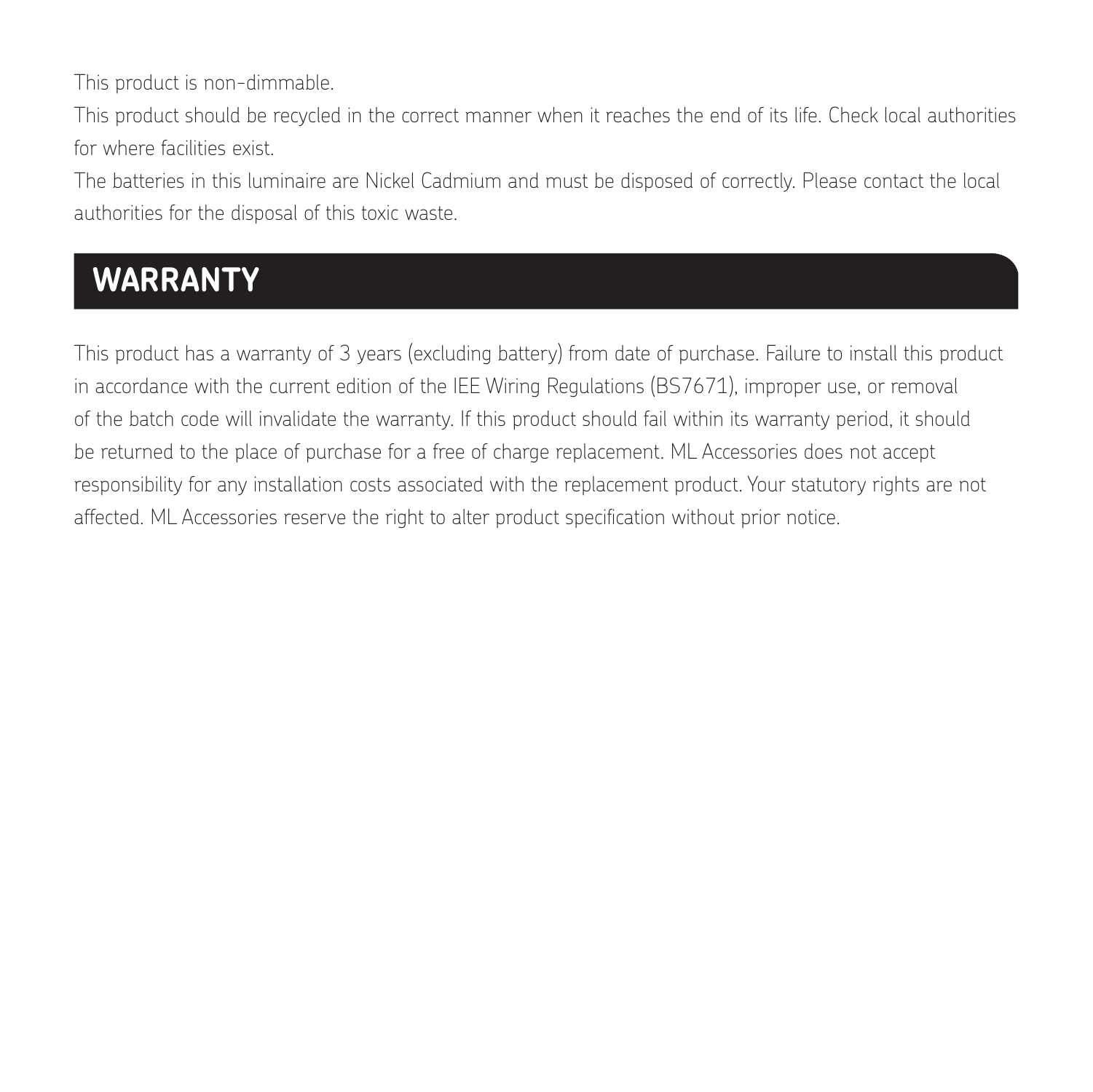## **TESTING FOR EMERGENCY LUMINAIRES**

Recommended routine test procedure in accordance with BS5266

- Daily check check LED charge indicator is illuminated
- Monthly functional test simulate a mains supply failure for approx. 30 seconds by operation of key switch or switching off circuit breaker. Ensure normal supply is restored after test and ensure charge indicator is illuminated
- Annual 3-hour duration test simulate a mains supply failure for 3-hour continuous test by operation of key switch or switching off circuit breaker. Ensure normal supply is restored after test and ensure charge indicator is illuminated
- If the luminaire fails any of the above tests, please contact a qualified electrician. See below for test record sheet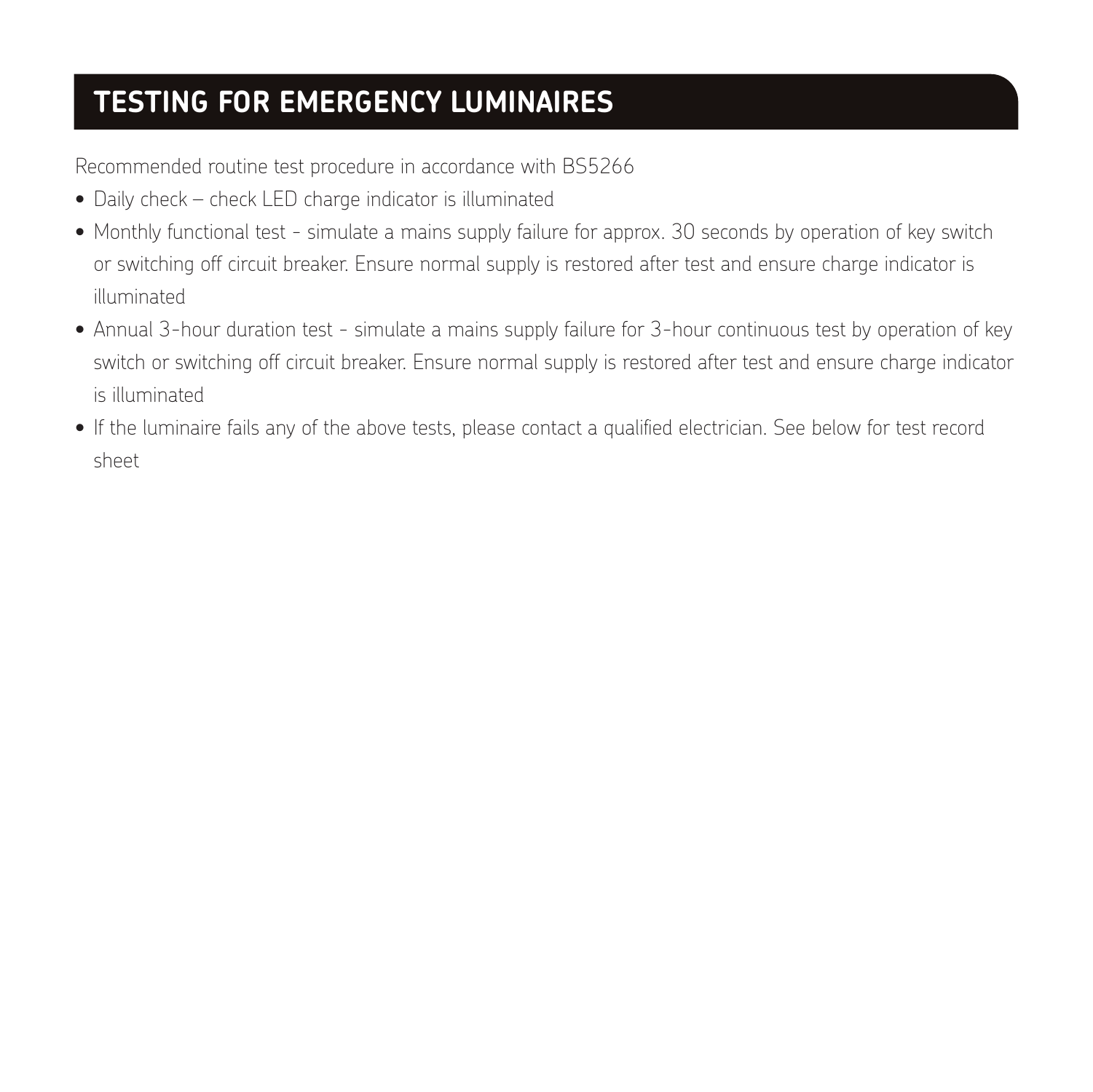| <b>TEST RECORD SHEET</b>                           |                   |                   |      |                    |      |                   |      |                    |      |                   |      |
|----------------------------------------------------|-------------------|-------------------|------|--------------------|------|-------------------|------|--------------------|------|-------------------|------|
| <b>INITIAL COMMISSIONING</b><br><b>3 HOUR TEST</b> |                   | <b>SIGNED</b>     |      |                    |      |                   | DATE |                    |      |                   |      |
|                                                    |                   |                   |      |                    |      |                   |      |                    |      |                   |      |
| <b>MONTH</b>                                       | <b>TEST</b>       | <b>FIRST YEAR</b> |      | <b>SECOND YEAR</b> |      | <b>THIRD YEAR</b> |      | <b>FOURTH YEAR</b> |      | <b>FIFTH YEAR</b> |      |
|                                                    |                   | SIGNED            | DATE | SIGNED             | DATE | SIGNED            | DATE | <b>SIGNED</b>      | DATE | <b>SIGNED</b>     | DATE |
| 1                                                  | <b>FUNCTIONAL</b> |                   |      |                    |      |                   |      |                    |      |                   |      |
| $\overline{2}$                                     | <b>FUNCTIONAL</b> |                   |      |                    |      |                   |      |                    |      |                   |      |
| 3                                                  | <b>FUNCTIONAL</b> |                   |      |                    |      |                   |      |                    |      |                   |      |
| 4                                                  | <b>FUNCTIONAL</b> |                   |      |                    |      |                   |      |                    |      |                   |      |
| 5                                                  | <b>FUNCTIONAL</b> |                   |      |                    |      |                   |      |                    |      |                   |      |
| 6                                                  | <b>FUNCTIONAL</b> |                   |      |                    |      |                   |      |                    |      |                   |      |
| 7                                                  | <b>FUNCTIONAL</b> |                   |      |                    |      |                   |      |                    |      |                   |      |
| 8                                                  | <b>FUNCTIONAL</b> |                   |      |                    |      |                   |      |                    |      |                   |      |
| 9                                                  | <b>FUNCTIONAL</b> |                   |      |                    |      |                   |      |                    |      |                   |      |
| 10                                                 | <b>FUNCTIONAL</b> |                   |      |                    |      |                   |      |                    |      |                   |      |
| 11                                                 | <b>FUNCTIONAL</b> |                   |      |                    |      |                   |      |                    |      |                   |      |
| 12                                                 | 3 HOUR            |                   |      |                    |      |                   |      |                    |      |                   |      |

Installed by:

Installation date:

Contact number: